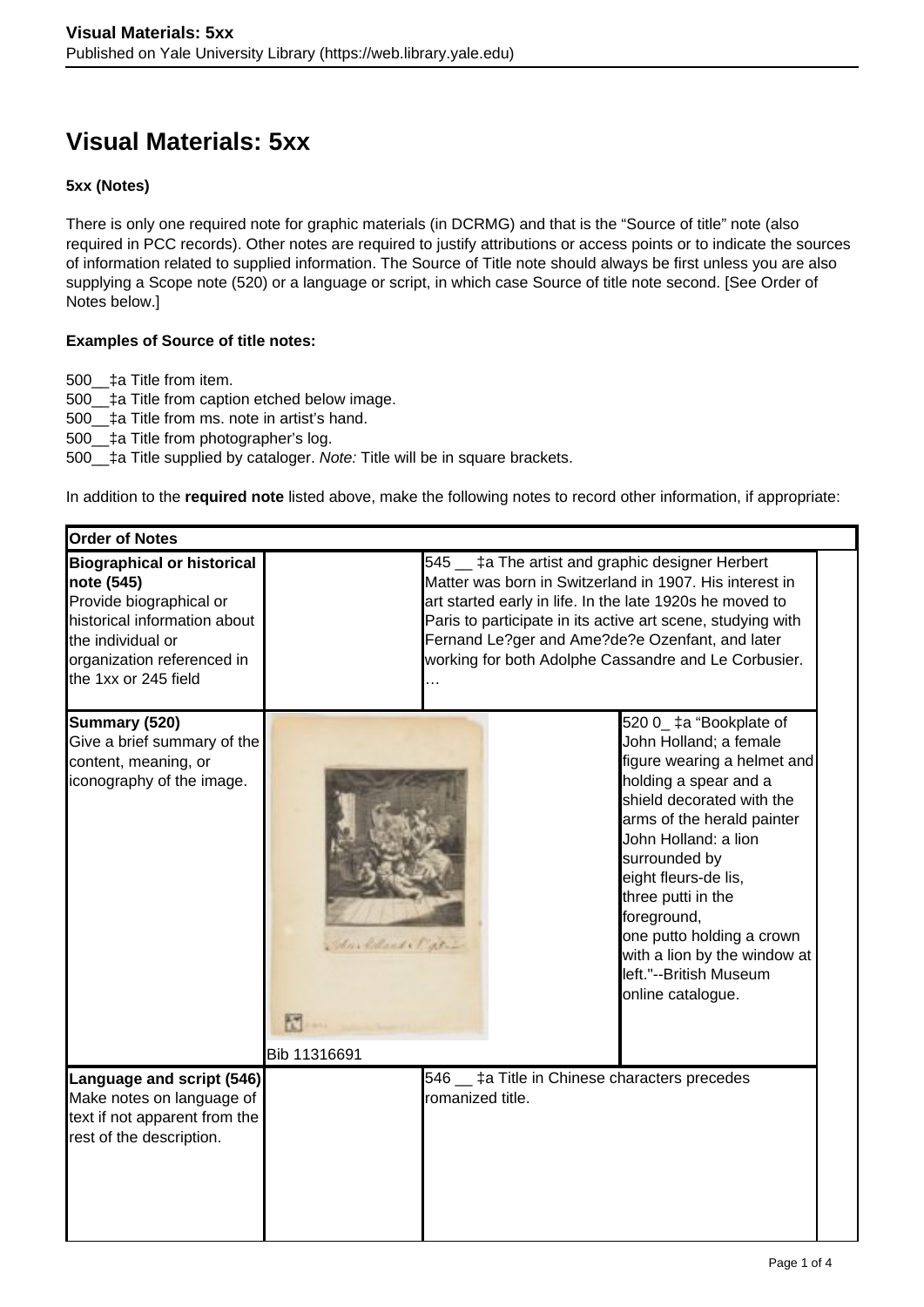| Source of description;<br>source of title proper<br>(500) or for multipart                                                                                                                                                                                                            | 500 <sub>-</sub> ta Title engraved below image.<br>500<br>‡a Title from item.<br>500 $\pm$ a Title from Paulson. Note: Paulson is a                                                                                                                                                       |
|---------------------------------------------------------------------------------------------------------------------------------------------------------------------------------------------------------------------------------------------------------------------------------------|-------------------------------------------------------------------------------------------------------------------------------------------------------------------------------------------------------------------------------------------------------------------------------------------|
| resources (588)                                                                                                                                                                                                                                                                       | catalogue raisonné cited in a 510 note.<br>$500$ $\_$ ‡a Title devised by library staff.<br>For multipart resources,<br>588 0_‡a Description based on: no. 2.                                                                                                                             |
|                                                                                                                                                                                                                                                                                       | Note: Use indication 0 (Source of description) or<br>indicator 1 (Latest issue consulted) or use _Blank (no<br>information provided).                                                                                                                                                     |
| Variations in title (500)<br>Make notes on various titles<br>born by the material, partial<br>or complete transcriptions,<br>parallel titles, picture<br>captions, translations of<br>non-English titles, or<br>variations found in<br>reference sources, in<br>considered important. | 500 ___ ‡a Letterpress title on sheet below engraved<br>image: Shakespeare's seven ages.<br>500 <sub>-</sub> ta Brevigraph sometimes incorrectly rendered<br>"ye" expanded in title as [the].                                                                                             |
| Statements of<br>responsibility (500)<br>If considered important.                                                                                                                                                                                                                     | 500 _ Also signed in image: JC [monogram].                                                                                                                                                                                                                                                |
| <b>State and printing history</b><br>(500)<br>If applicable.                                                                                                                                                                                                                          | 500 Second of seven states.                                                                                                                                                                                                                                                               |
| Publication, distribution,<br>etc. (500)                                                                                                                                                                                                                                              | 500 ___ ‡a Photographs taken in 1865 but printed later.<br>500 ___ ‡a "Price six pence plain, coulour'd [sic] one<br>shilling."<br>500 ___ ‡a Plate from: Birch, T. The heads of illustrious<br>persons of Great Britain. London: John and Paul<br>Knapton, MDCCXLIII-MDCCLI [1743-1751]. |
| Physical description (500)<br>Distinguish between 'as<br>issued' and copy specific                                                                                                                                                                                                    | Use 590 for copy specific notes. Use 500 for notes that<br>describe as issued information.<br>500 ___ ‡a Printed on paper designed and shaped like an<br>lacorn.<br>590 <sub>-</sub> ta Lewis Walpole impression: Trimmed with loss<br>of imprint.                                        |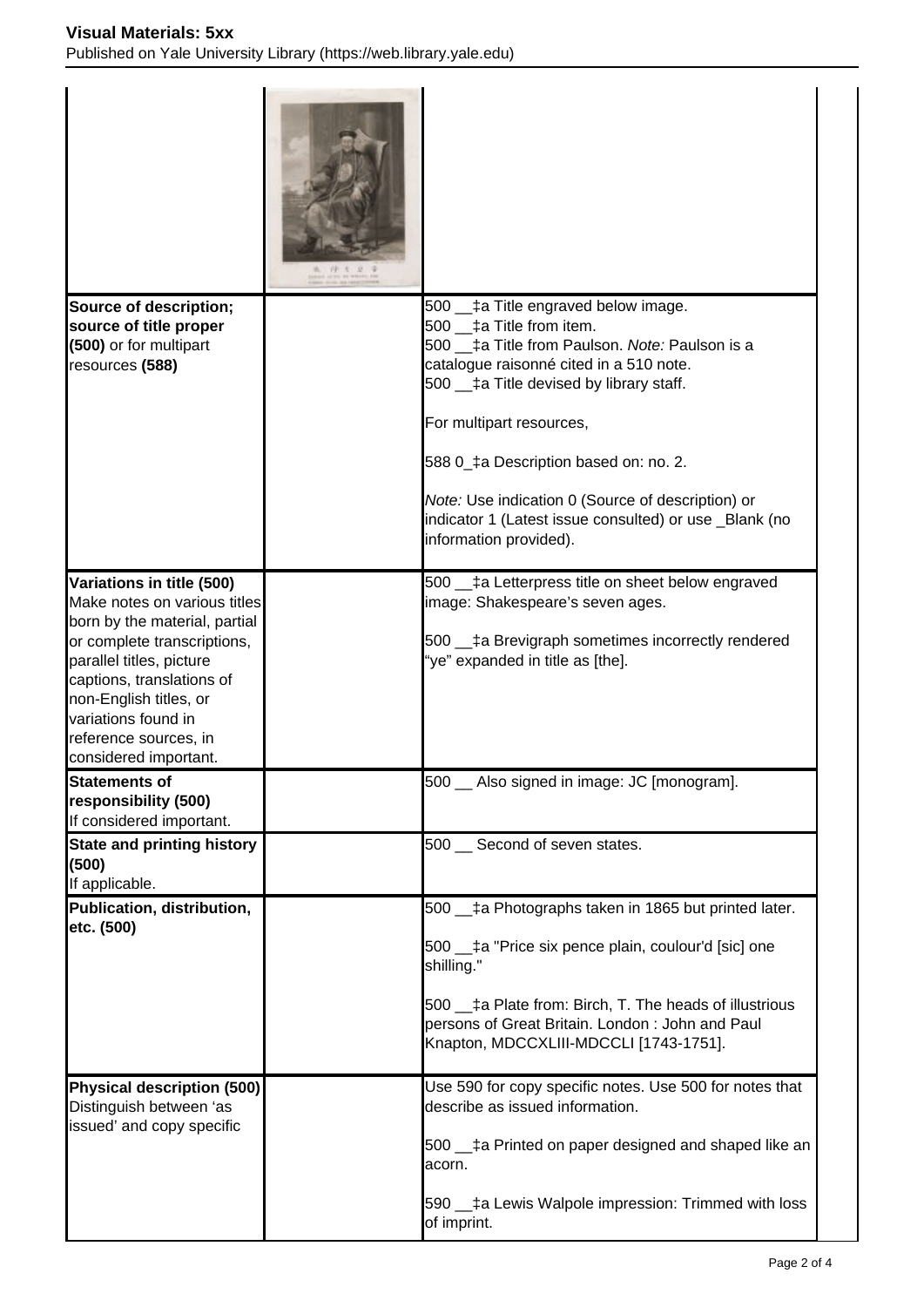Published on Yale University Library (https://web.library.yale.edu)

| Accompanying material<br>(500)                                                                                | 500 _ ta Accompanied by printed booklet: A list of<br>titles.                                                                                                                                                                                                                       |
|---------------------------------------------------------------------------------------------------------------|-------------------------------------------------------------------------------------------------------------------------------------------------------------------------------------------------------------------------------------------------------------------------------------|
| Series (500)<br>Source of title note<br>required.                                                             | 500 ___ ‡a Series title from artist's inventory.<br>Note any other series information not transcribed in the<br>series and multipart resource area, if considered<br>important.<br>500 __‡a Numbered: (176).                                                                        |
| <b>References to published</b><br>descriptions (510)<br>e.g., catalogue raisonnés,<br>reference sources, etc. | 510 4_ ‡a Catalogue of prints and drawings in the British<br>Museum. Division I, political and personal satires, ‡c v.<br>6, no. 6788                                                                                                                                               |
| <b>Characteristics of the</b><br>original (534)                                                               | 534 _ tp Original: ta Woodward, G. M. (George<br>Moutard), approximately 1760-1809. ‡t Bedfordshire<br>farmer unloading his presents. ‡c [1800?] ‡e 1 drawing :<br>pencil, ink & watercolor; sheet 27 x 38 cm. ‡l In The<br>Lewis Walpole Library, Yale University. Farmington, CT. |
| Contents (505)                                                                                                | 505 <sub>-</sub> ‡a Contents: (from section captions) Nürnberg --<br>Bamberg -- Eisenach, Wartburg -- Potsdam, Sans-souci<br>-- Schwarzatal                                                                                                                                         |
| Other numbering (500)<br>Note numbers not already<br>transcribed as part of<br>another element.               | 500 _ ‡a Plate numbered in upper right corner: Vol. 1,<br>pl. 8.                                                                                                                                                                                                                    |
| Relationship note (580)                                                                                       | 580 _ ‡a Forms part of the Topographical Prints<br>collection, The Lewis Walpole Library.                                                                                                                                                                                           |
| "With" notes (501)<br>Two separate bibliographic<br>litems on one sheet, etc.                                 | 501 <sub>-</sub> ‡a With: An essay on hunting.                                                                                                                                                                                                                                      |
| Terms of access, use,<br>and reproduction (506)                                                               | 506 1_ ‡a Restricted: Material fragile; please use digital<br>version.<br>Note: Use indication 0 (no restriction) and indicator<br>1(restriction).                                                                                                                                  |
| Preferred citation (524)                                                                                      | 524 _ ‡a Edward Edwards, Entrance of the Villa at<br>Strawberry Hill. The Lewis Walpole Library, Yale<br>University.                                                                                                                                                                |
| <b>Provenance / Source of</b><br>acquisition (561)                                                            | 561 1_ ‡a Formerly owned by Horace Walpole. Sold<br>at the Strawberry Hill Sale, 1842, day viii, 154.<br>561 0_ ‡a Purchased as part of the Chewton Collection                                                                                                                      |
|                                                                                                               | of Lord Waldegrave, by W.S. Lewis, 1948.<br>Note: Use indication 0 (private) and indicator 1 (not<br>private) even though the distinction is not made in<br>Voyager. Use _Blank (no information provided).                                                                          |
| <b>Additional physical</b><br>format (530)                                                                    | 530 _ ‡a Also available as a digital reproduction.                                                                                                                                                                                                                                  |